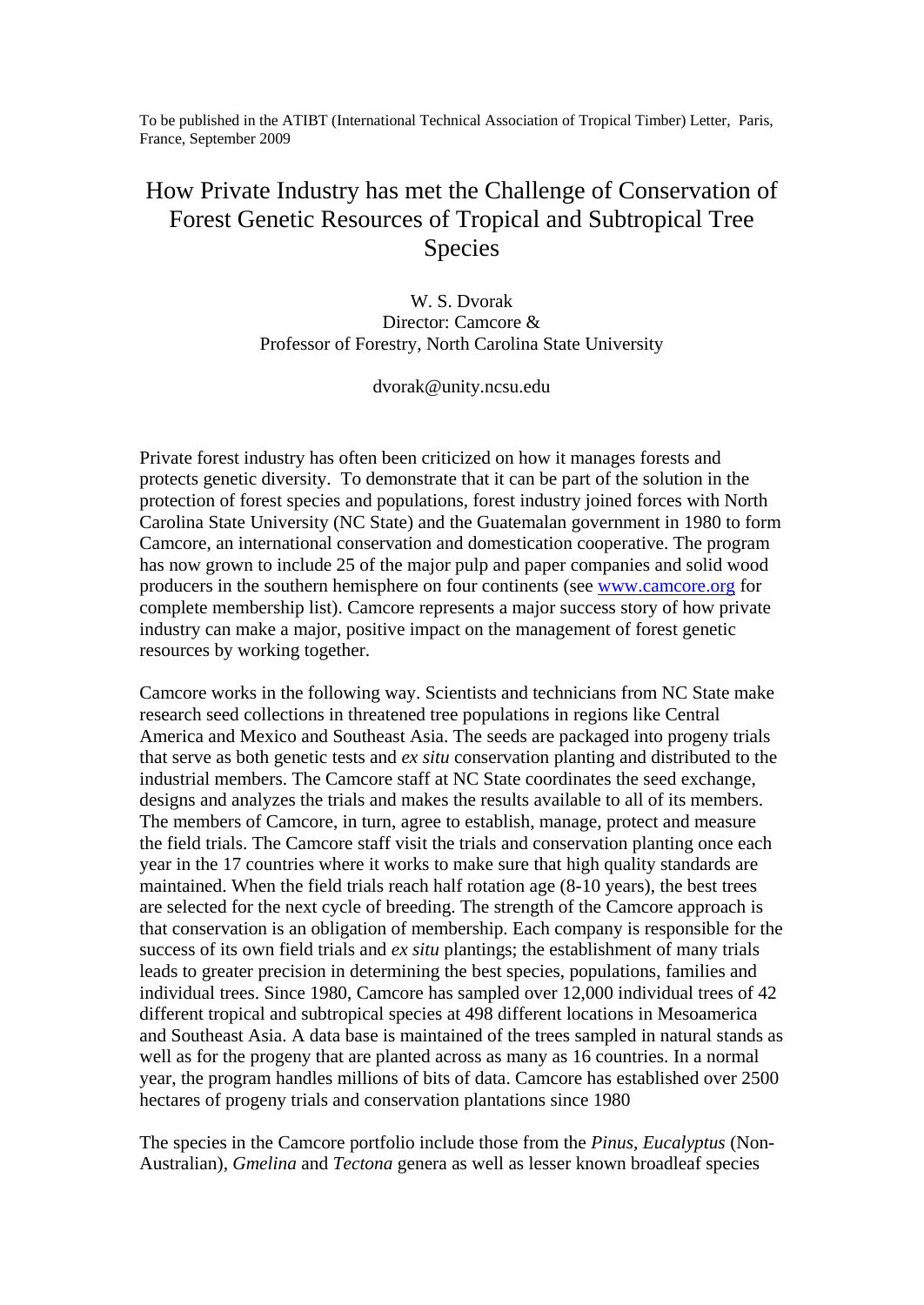native to Central America and northern South America. Species included in the conservation effort range from those with known economic potential (like *Gmelina arborea* and *Pinus patula*) to those that have little foreseeable value in plantation forestry but need protection. For example, Camcore began working with a little known pine species called *Pinus tecunumanii* in Guatemala in 1980. Through intensive explorations we now have found 48 locations where the species naturally occurs in Central America and have established over 180 different genetic trials and *ex situ* conservation planting of the species across a number of tropical and subtropical countries. We now have the factual information to say that *P. tecunumanii* has great potential as a future plantation species because of its good growth, adaptability, wood quality and disease resistance. A second example includes the *ex situ* conservation efforts for *Pinus maximartinezii*. It is a rare nut pine that is found only at one site in central Mexico. It will never be of value in plantation forestry but Sappi Forests in South Africa, a member of Camcore since 1989, has established the largest known *ex situ* conservation planting of the species in a well-protected area at its research headquarters near Pietermaritzburg.

Camcore and private industry are now involved in two additional important conservation activities for tree species in the tropics and subtropics. First, in South Africa, Camcore members are establishing special conservation parks to hold genetic material from many populations sampled in Camcore collections made over the years. Essentially, this is an effort to move the genetic material from the field trials to a more centralized location that can be easily protected. Each conservation park is approximately 25 ha in size and contains one-quarter hectare plots of individual populations. In turn, each population contains representation from a reasonable number of individual families to maintain its genetic integrity for future generations. The parks will not only be a holding place for genetic material, but hopefully will serve as a place where students can conduct research. Second, Camcore is returning seeds from its genetic trials and conservation plantings back to the country of origin where the collections were originally made as long as 20 to 25 years ago. Our hope is that the reintroduction of seeds to the country of origin can be used to replace genetic material lost through deforestation years ago.

Since 1980, forest industry has invested US\$40 million in the Camcore conservation and testing program. Included in these costs are financial support for the salaries of a small number of dedicated researchers at NC State, graduate stipends for students interested in conservation and tree improvement projects and the establishment and upkeep of large number of trial and conservation plantings. The Camcore program demonstrates the important role of forest industry in the management of forest genetic resources. Its corporate membership continues to grow.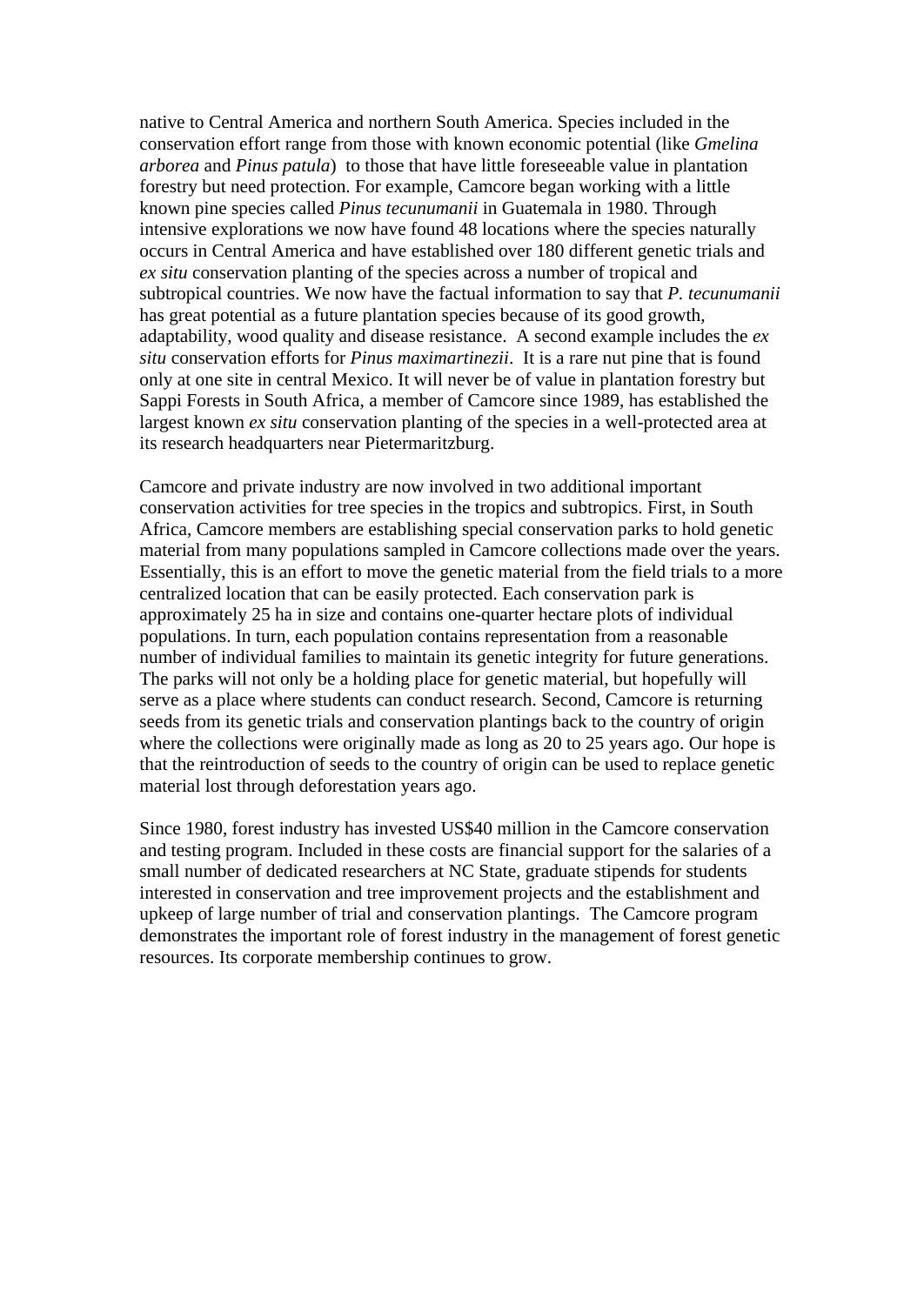

Selection of a *Pinus tecunumanii* tree in a natural stand in Guatemala for seed collection as part of Camcore efforts to conserve the species.



*Gmelina arborea* from Myanmar growing in Venezuela. Camcore members now have one the largest genetic bases in the world of this species to conduct future breeding and *ex situ* conservation efforts.